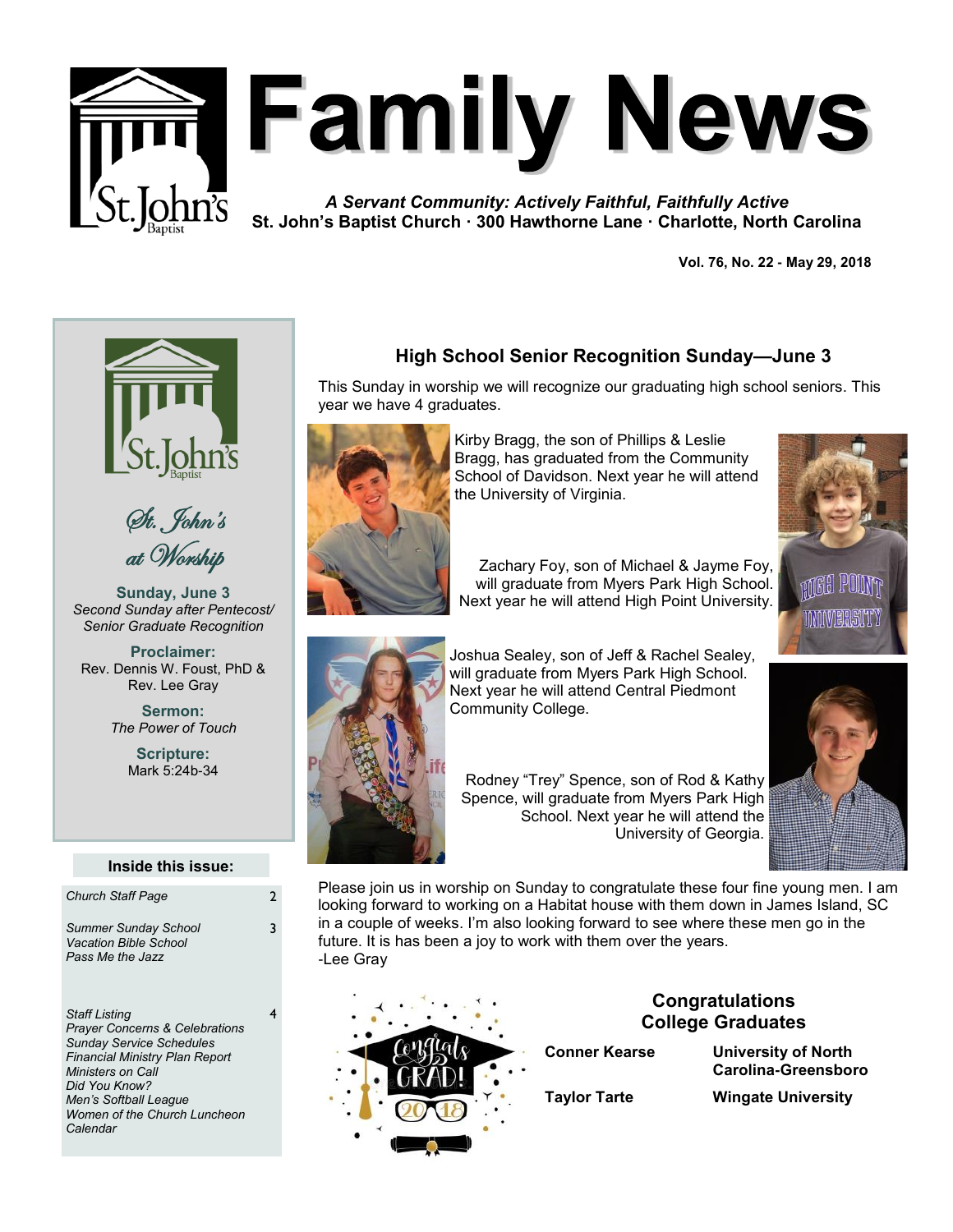#### **Membership Matters**

By Betsy Almond

I'm a third generation member of St. John's so I've participated as a child through my youth and into adulthood. It's important to me that St. John's is an active participant in our community. We're known as a servant church and that means you can use your skills and talents to help our community and its residents. We have something for almost every interest. Our theology, worship style, music, and the ways we get involved in the community are unique in Charlotte.

I help with the Sunday School ministry through my work with children. It's a great way to make a difference in the lives of others and provides an opportunity for me to speak with parents I wouldn't otherwise meet.

I really enjoy our adult Sunday School Ministry and there is a class for everyone on Sunday mornings. I feel you can't truly know St John's members without being part of a class or on a resource team together. Each class is different and what's special about our class, McLeod-Brown, is the wide range of topics that broaden my thinking. Everyone's ideas contribute to our shared learning about Christ, Biblical history and life in todays world.

Our ministers and members provide for a complete family experience that include adults, youth and children. There is truly something for everyone in the family when you attend St John's. People I have met here have become life long friends that share their love and support no matter the reason. If you have not yet made the commitment to be an actively faithful member of St. John's, please join us soon. We need your gifts too. After all, Membership Matters!



Betsy teaching in the Preschool Sunday School class.

# Youth News from Lee

#### **Sunday, June 10**

9:00am– Senior Recognition Breakfast for graduates and their families in Broach Hall. Please remember your caps and gowns.

#### **Summer Youth Events**

**June 17-23 – High School Mission Trip with Sea Island Habitat** on John's Island, SC.(There will be a brief Parents meetings following worship on June 10<sup>th</sup>. Youth will be commissioned during the worship service on June  $17<sup>th</sup>$ . A what you need to know and bring email will be sent to participants. It is optional, but **I am asking youth participants who can to contribute \$100 to the "Youth Mission Auction Designated fund"**. Due to the fact that we could not pre-build in Charlotte with donated materials, we are paying a the standard per person material fee to Sea Island Habitat which in the past we have been exempt from paying. Our mission fund is getting low.)

# **From** Allison

*Nursery/2s*: This class will be cared for in their room for Formation Hour and Worship Hour.

**PreK/K:** This class will remain in their classroom for Formation Hour and Worship Hour as they share a story together, make some art, and play together. This week, they'll learn about how the disciples helped people. *Grades 1-5*: From 9:15-10:20, they will have Formation Class. They will be learning about how God called Samuel to be part of God's work in the world. 1st-5th Graders will join their families for worship.

# **Staff Changes in Church Administrator's Office**

More than three years ago, Sandra Rogers was employed to serve as our part-time Church Administrator. At that time, Elaine Johnson, who had been in our Church Administrator role for four years, became our part-time Church Accountant. Sandra has decided to change her lifestyle by staying at home with their middle school daughter and building her home business as a travel agent. To provide the church with an opportunity to restructure the expanding roles and responsibilities of these positions, Elaine has also tendered her resignation. The last day for them to be in the office is May 31.

The Personnel Resource Team and Finance Resource Team have worked with Dr. Foust in establishing a transition plan while a long-term employment situation is designed and implemented. In these weeks of transition, Jacquelyn McAbee will be handling deposits and day to day inquiries and questions while Fredda Kimball, a retired CPA and current member of the Finance Resource Team, will be paying invoices. We wish Sandra and Elaine well in their next endeavors and appreciate their trustworthy efforts in past years.

Personnel and Finance Resource Teams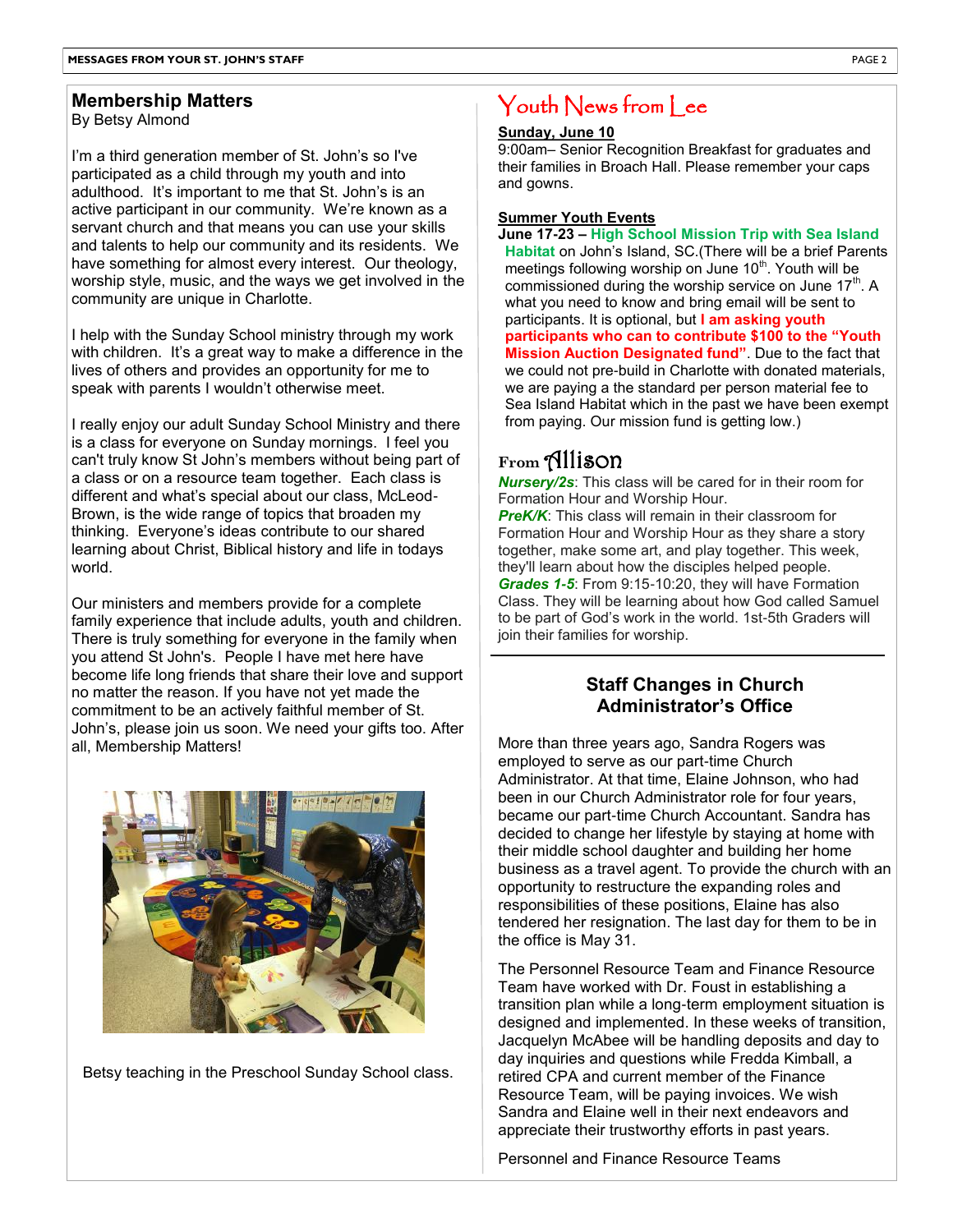.

## **STORIES TO HELP US GROW: For the Bible Tells Us So** *A St. John's Summer Series*



2 June 10-August 19, we will have an Intergenerational Summer 5 Sunday School at 9:15 am in Lasater Hall. We'll gather together This summer we're going to do something a little different. From and learn about some of the most important stories of our faith. We have a lot to learn from each other!

During these weeks, this will be the only option for families with children during the Sunday School hour. (We will offer worship care for the Nursery/2s Class and the PreK/K Class from 10:15- 11:30 each week of Summer Sunday School.) Adult individuals/classes have the option of joining our time of learning together.

faith! These stories will continue in worship each week. 3 Come join the circle as we wonder together about the stories of

Th

Rick Bean & Kevin Gray's hit

Small group standards and favorites like<br>Night and Day, All the Things You Are, and more

Jazz Mass

Sat, June 9 7:30 pm

\$20/15/10

St John's Baptist **300 Hawthorne Ln**<br>Charlotte

**FIREBIRD ARTS ALLIANCE CO PRESENTS** 

**VOX** 

David Tang, Director

Dawn Anthony, Vocalist

The Rick Bean Trio



**Registration Deadline is June 4!**

**Registration required. Registration closes June 4, 2018.** an email at <u>abenfield@sjcharlotte.org</u>. We still need a few volunteers to be pick-up monitors (from 11:45 am-12:15 pm, you'll stand with a guild and make sure parents/caregivers sign their children out of VBS - once all the children in the guild are picked up, you're free to go.) You can sign up on our Sign Up Genius at [bit.ly/2q7SVRY](https://bit.ly/2q7SVRY) or send Allison

2018.eventbrite.com Questions? abenfield@sjcharlotte.org

#### **VBS can't happen without you!**

I am thrilled that Dawn Anthony will be leading us in worship this Sunday through her gift of Song. Dawn has been with us before and is always a blessing, not just because of the beauty of her voice but because of the spirit in which she sings.

This Sunday she will be premiering a new work of mine , "I Thank God". This song will have it's secondary premier the following week June 9th at the Pass me the Jazz Concert. Dawn is the featured soloist for this concert and will be singing sacred and secular pieces in the Jazz idiom, and will be the soloist for mine and Rick beans "Jazz Mass", which was so well received last year that it was brought back by Vox for it's Spring season.

-James Kevin Gray